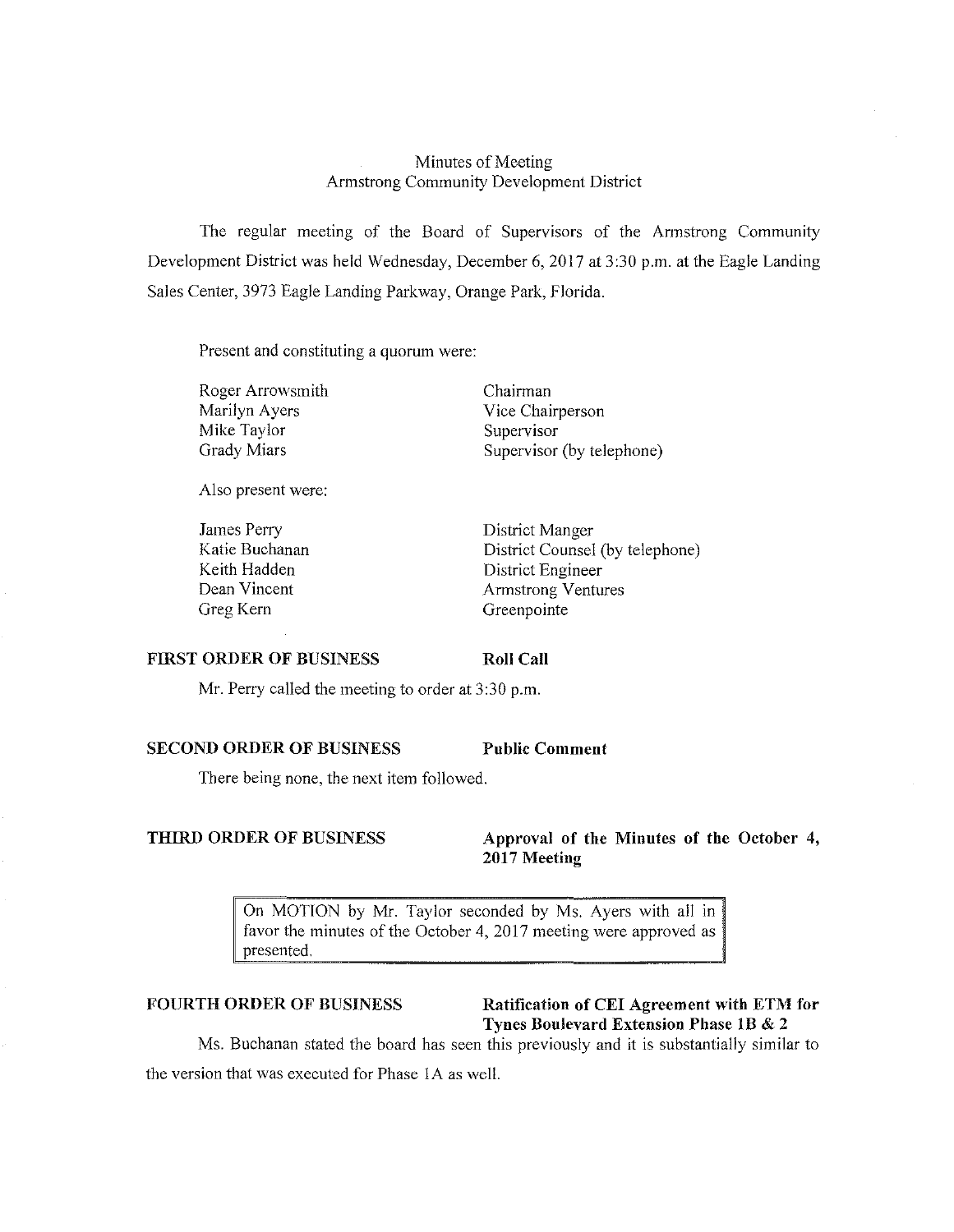### December 6, 2017 **Armstrong CDD**

Ms. Ayers stated this one isn't dated and I think my copy has a date on it because I hand delivered it and I believe it was the  $29<sup>th</sup>$ .

Mr. Perry stated we will make sure that it is dated the 29th on the copy we have.

On MOTION by Ms. Ayers seconded by Mr. Arrowsmith with all in favor the CEI agreement with ETM for Tynes Boulevard Extension Phase IB & 2 was ratified.

## **FIFTH ORDER OF BUSINESS Ratification of Developer Agreement with CCUA (Tynes Boulevard Extension Phase lA)**

Ms. Buchanan stated this is a form agreement that CCUA prepares so we had very few changes and the one thing I will add is we didn't include indemnification language as it applies to this property.

Mr. Vincent stated there are a few other things that are non-standard from this, one is there are no prepayment fees, no inspection fees and no fees paid period, it is simply to reimburse the differential costs between the ------------- and the --------------- and it is done not when everything is done but as work is performed. Secondly, given the nature of who the contractor is, Vallencourt, the fact that Mike Vallencourt, Sr. is chair of the board of CCUA, Katie was able to work with the CCUA attorney to have language in there to deal with the two year warranty bond where basically since the district can't provide one, Vallencourt's bonding company has provided it directly and basically, Vallencourt will provide the district the standard letter that CCUA requires as it relates to standing behind the defects. They will provide and then we will do a subsequent letter. That was all pretty non-standard.

> On MOTION by Mr. Taylor seconded by Ms. Ayers with all in favor the developer agreement with the Clay County Utility Authority for Tynes Boulevard Extension Phase IA was ratified.

### **SIXTH ORDER OF BUSINESSS Consideration of Advance Fonding Agreement for Tynes Boulevard Extension**

Mr. Vincent stated the county has \$4 million of the \$7 million that they already have funded towards Tynes Boulevard. They were not successful to get them to advance the remaining \$3 million earlier because it was to everyone's benefit to have this road completed.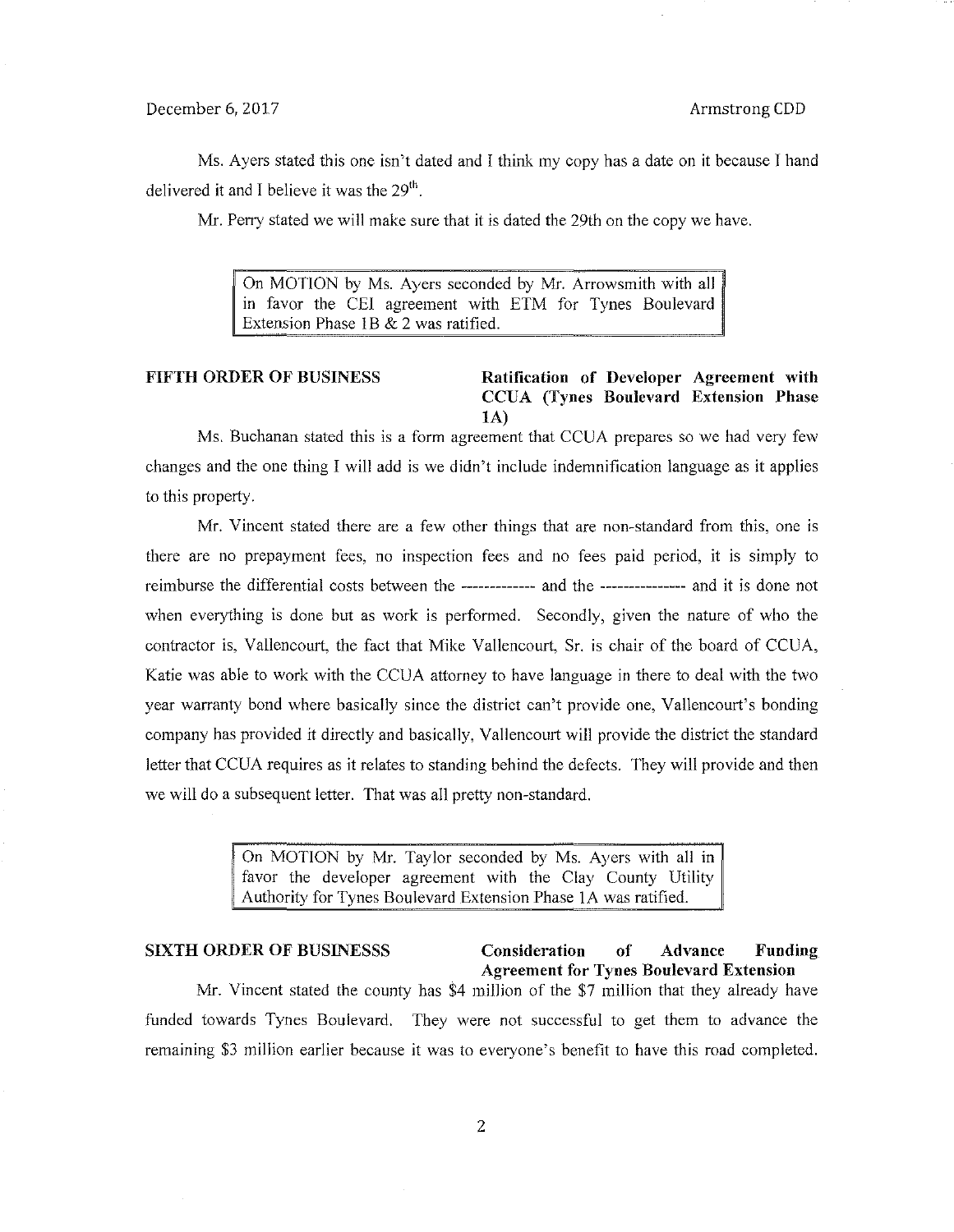Armstrong Venture during the course of next summer is going to advance fund \$1.2 million to the district to allow lB and 2 to go forward because the goal is to have the road completed by the end of next year. Essentially Armstrong Venture would be furnishing when it is time to pay the bills and everything to send funds directly to GMS and the account will be paid from that, there would be no reimbursement from the county until October 1, 2018 when the remaining \$3 million comes available. At that point not all the \$1.2 million as we see it right now will be refunded back because we see that costs even with the \$7 million with what CCUA is reimbursing there could be \$300,000 to \$400,000 so there would be a partial reimbursement but not to exceed \$1.2 million.

> On MOTION by Ms. Ayers seconded by Mr. Arrowsmith with all in favor the advance funding agreement with Armstrong Venture, LLC for Tynes Boulevard Extension was approved.

### SEVENTH ORDER OF BUSINESS Consideration of Hold Harmless Agreement for Costs Incurred in Connection with Tynes Boulevard Extension

Ms. Buchanan stated along the same lines and relating subject matter, essentially the developer agrees if the district incurs reimbursable costs that are in excess of \$7 million and that amount is not reimbursed by the county then the developer will provide those funds to the district. Although it is contemplated that it relates to the letter of credit and secondly if there is a claim that has to be made in connection with their guarantee they agreed to release it and hold the district hannless for that amount as well. This relates back to the fact that the developer has issued a letter of credit to the county but ultimately this district is the one that is contracting with the contractors for the work. We just wanted to make sure that if there was a problem with receiving funding we would have another source to pay our obligations to the contractor since we don't intend to levy a special assessment within the district for funding.

Mr. Vincent stated this is something that the county suggested that we pursue and Katie and I agreed there was no reason to pursue it as long as contractually the amount of the work for 1 A was less than the funding available but since we released the contract for lB and 2 this needs to be in place. The effective date of the contract for lB and 2 is 12/7, which is tomorrow.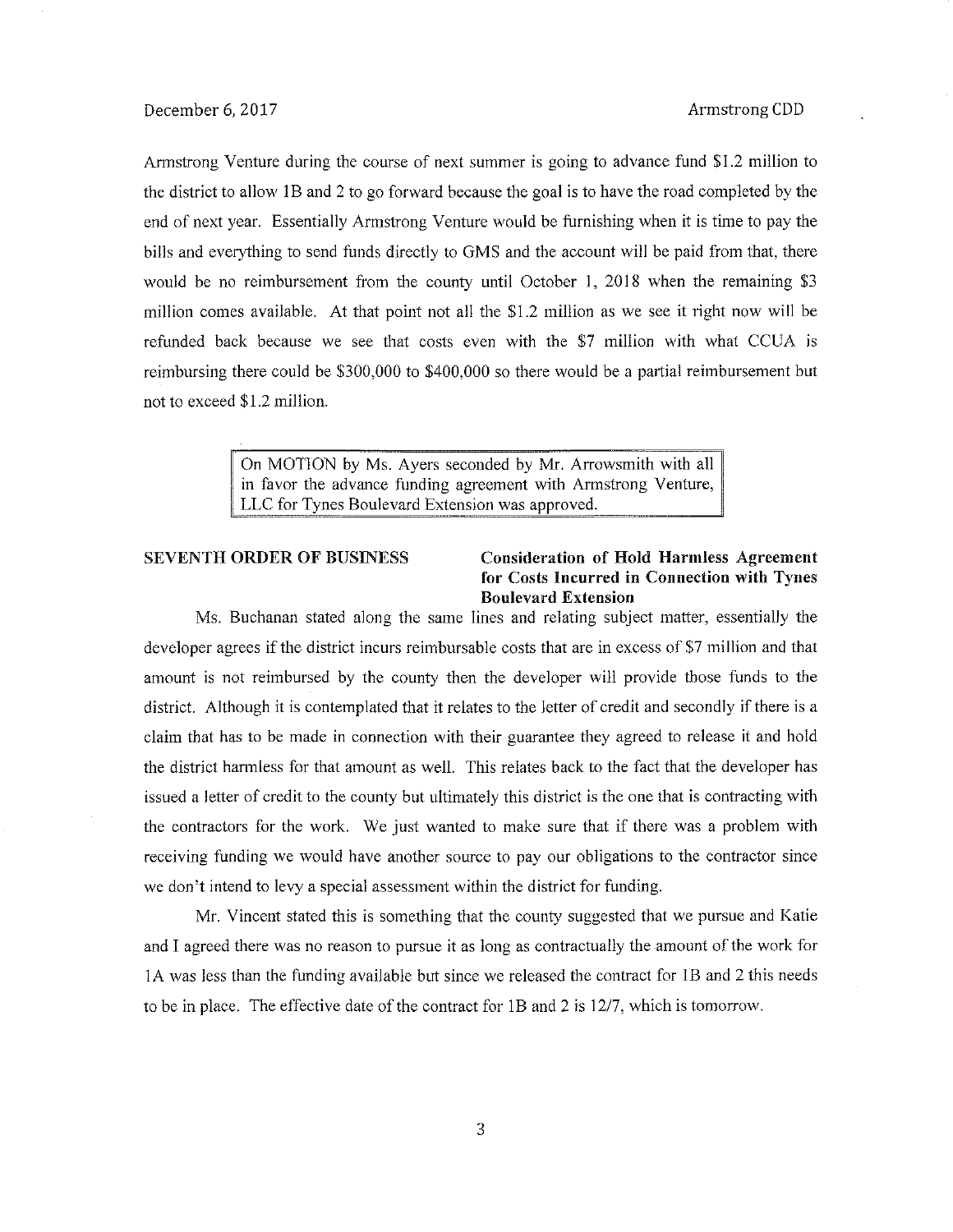On MOTION by Ms. Ayers seconded by Mr. Arrowsmith with all in favor the hold harmless agreement with Armstrong Venture, LLC for costs incurred in connection with Tynes Boulevard Extension was approved.

# EIGHTH ORDER OF BUSINESS Consideration of Disclosure of Public Financing and Maintenance of Improvements to Real Property Undertaken

Mr. Perry stated included in your agenda package is the document with regard to the disclosure. It is a standard disclosure arrangement that will be recorded. They do these for all the districts and they are updated periodically.

Ms. Buchanan stated if you will take a look at it and let me know if you have any comments I would like to get those before we actually record it. If I can get a second set of eyes on the legal description that would be helpful. Ultimately, we want to record this so that it shows up on title searches in connection with purchases of the property so that everybody is on notice that district improvements have been assessed.

Mr. Vincent asked who did the legal description?

Ms. Buchanan stated my paralegal but I think she pulled the legal description of the whole district from the notice of establishment but the assessment area is limited to the Phase I assessment area. I think it is correct but I would appreciate another set of eyes.

Mr. Perry stated I know Exhibit A is right because that is the whole district.

Ms. Buchanan stated right then Exhibit B would be just Parcel A and B.

On MOTION by Mr. Taylor seconded by Ms. Ayers with all in favor the disclosure of public financing and maintenance of improvements to real property undertaken was approved subject to further review to verify the legal description.

# NINTH ORDER OF BUSINESS Consideration of Resolution 2018-01 Ratifying the Sale of the 2017 Bonds

Mr. Perry stated this is a standard form resolution that ties up the issuance of the bonds.

Ms. Buchanan stated it is to make sure that if there wasn't something detailed in our bond authority documents that the board ratifies any actions that may have been necessary to get the deal done.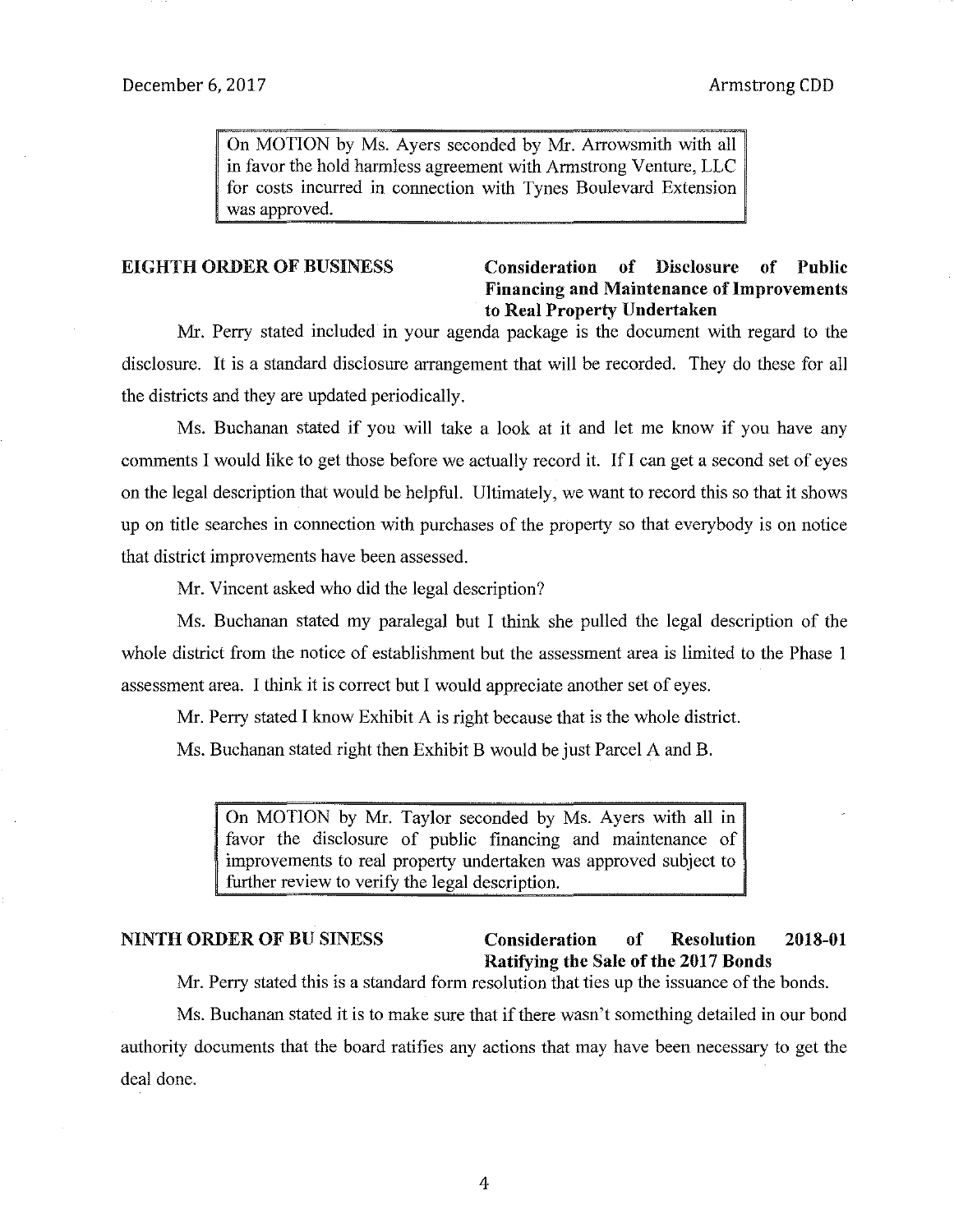On MOTION by Mr. Taylor seconded by Ms. Ayers with all in favor Resolution 2018-01 was approved.

## TENTH ORDER OF BUSINESS Consideration of Proposals for Architecture Services

Mr. Perry stated we provided in the agenda package a proposal from the one vendor who provided a document and that was Basham & Lucas Design Group.

> On MOTION by Ms. Ayers seconded by Mr. Arrowsmith with all in favor Basham & Lucas Design Group, Inc. was ranked the top ranked firm and Mr. Taylor was authorized to negotiate the final form of standard architectural agreement.

## ELEVENTH ORDER OF BUSINESS Consideration of Resolution 2018-02 Amending the Fiscal Year 2017 Budget

Mr. Perry stated next is consideration of Resolution 2018-02 amending the fiscal year 2017 budget. This is a cleanup resolution tied to the bonds. When you approved the budget last year we didn't have the bonds issued and this is reflecting the receipt of those funds in regard to the debt service fund for the bond and the interest reserve that was established when we closed.

> On MOTION by Ms. Ayers seconded by Mr. Arrowsmith with all in favor Resolution 2018-02 was approved.

## TWELFTH ORDER OF BUSINESS Staff Reports

#### A. District Counsel

There being none, the next item followed.

## B. District Engineer

Mr. Hadden stated Jr. Davis has submitted their first pay request and I need to submit this for payment. I have already checked it and I can sign off on it. Can we get this approved for payment and not have to wait for the January meeting?

Mr. Perry responded yes, can you tell me the amount?

Mr. Hadden responded \$278,449.66.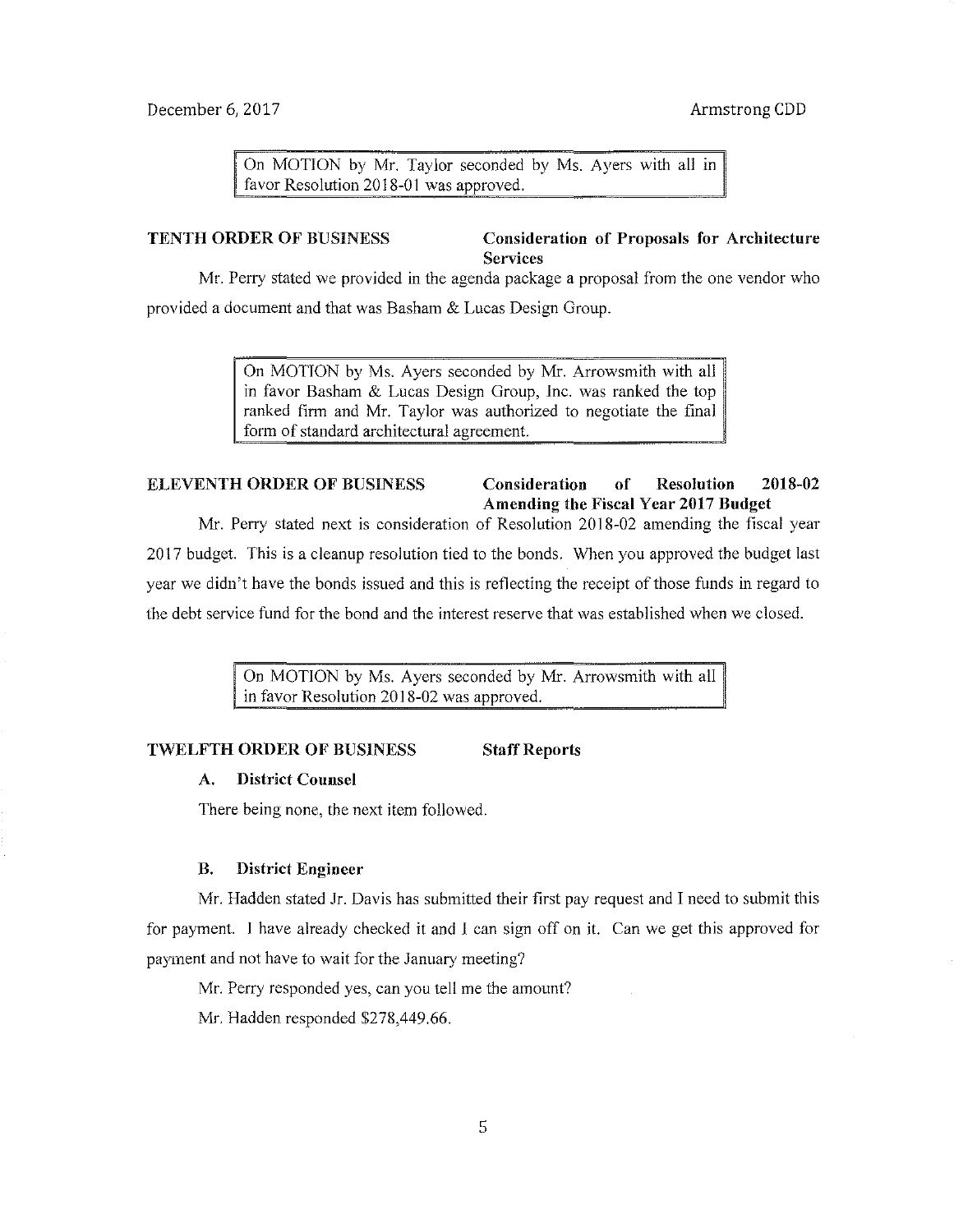Mr. Perry stated we will ask the board to consider approving the invoices from Jr. Davis for \$278,449.66 to be processed on a requisition approved by the engineer and the district manager and/or chair will sign and process the requisition with the trustee.

> On MOTION by Mr. Taylor seconded by Ms. Ayers with all in favor the invoices from Jr. Davis in the amount of \$278,449.66 to be processed on a requisition were approved.

#### **C. District Manager**

There being none, the next item followed.

#### **D. Tynes Boulevard Project Administrator**

Mr. Vincent stated tomorrow we have a preconstruction meeting on JB and 2. The final completion date for 1B and 2 is  $12/6/18$  final completion date for 1A as of today is August 3, 2018. I expect the contractor request an extension of time due to the storm. We will also have between now and the meeting next month the CCUA developer agreement but this is not timely enough to where it justifies the board meeting if you didn't have other action. What I would ask is when you get that if the Tynes Boulevard project administrator and district counsel can work with CCUA on that agreement we will bring it to the February meeting.

**J** would like a little clarification with the seven-day notice issue. I'm not talking about the payment on the stuff on the bonds I'm talking about the stuff on Tynes Boulevard. We advanced the \$600,000 into the account from the county for this very reason knowing that the seven days and when you get invoices in on a project and they might come *in* seven days in advance of the notice because making payment is a little different from that account than it might be as it relates to the bond issue because the funds are already there. Basically, what you are bringing here to the commissioners is the reimbursement request you are sending to the county. I would rather as long as funds are *in* that account not hold the payment of the consultants or the contractors up if they happen to not get it to be seven days *in* advance of the notice of the meeting when we have the funds available for payment. I think it is something we need to talk about because the meeting is the  $3<sup>rd</sup>$  or  $4<sup>th</sup>$  of the month and trying to get the invoices in a sevenday period especially when I know we have the money in the account do we have any latitude as it relates to Tynes Boulevard to be able to pay those or do we have to wait if they fail to do so?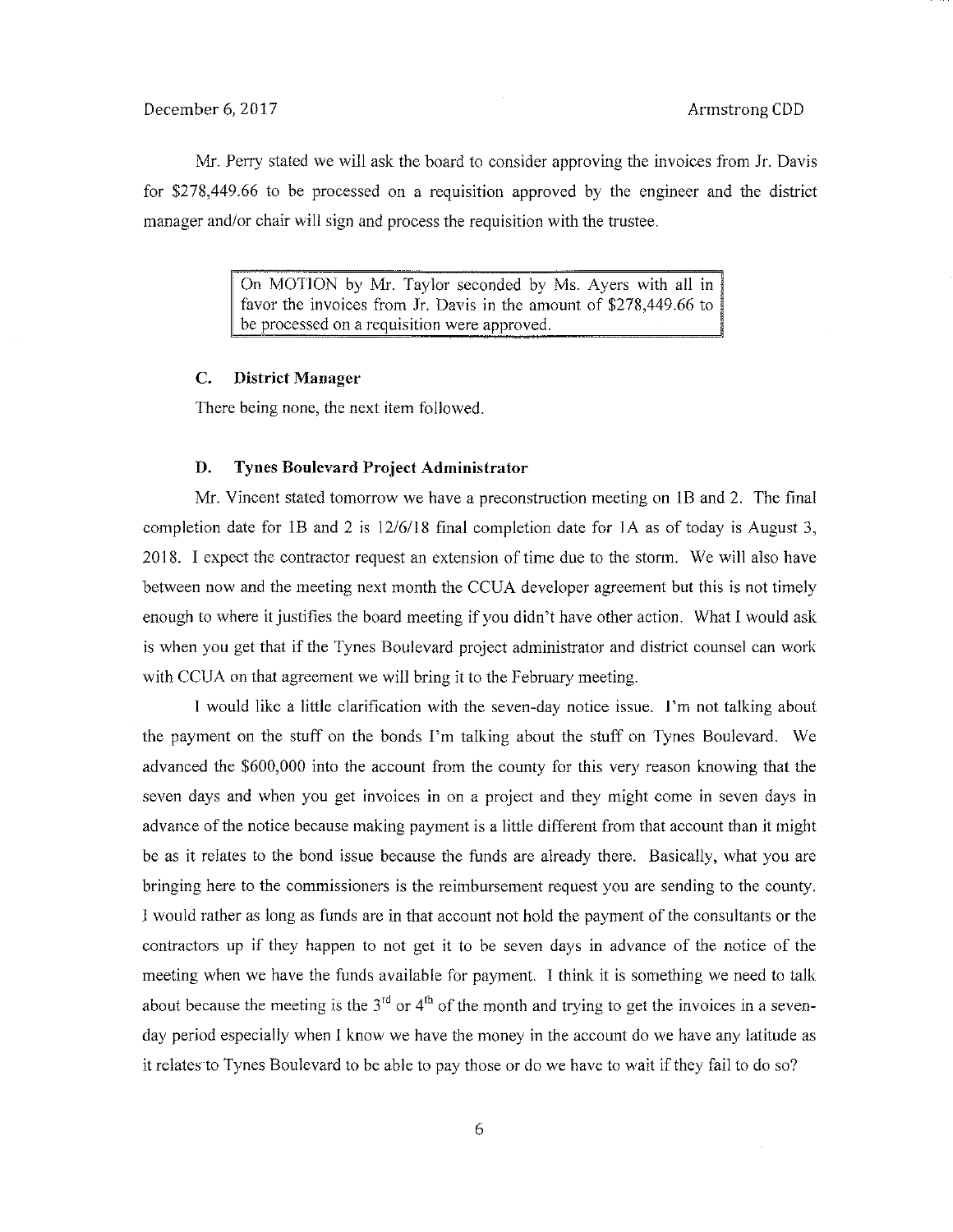Mr. Perry stated I don't think it is any different just because we have the funds there and the relationship. These are public meetings and members of the public can come and we try to make sure that all the items on the agenda if we are going to have action on them we have the documents available. As a matter of course you would always want to have an approval of expenditures and so forth on the agenda and subsequent documents available for any members of the public. I know there are no members of the public coming to this.

Mr. Vincent stated that is why we set up the advance funding in the Interlocal agreement for this very reason. Now we are finding that the seven-day notice is counter intuitive.

Mr. Arrowsmith stated in going out and negotiating and talking to people they appreciate the fact that they get paid in a timely manner and are willing to sometimes take a little bit less in their contracts because of what we have always experienced. ls there any difficulty with doing just what we have done here with what Mr. Hadden had?

Mr. Perry stated typically what we try to do to accommodate things on an as needed basis but it should be more an exception rather than the rule is like what we did with the one with Keith today. We don't want to hold it up five weeks so that should be the exception. With that said and Katie can jump in I'm assuming we could probably structure something that would give the processing of the payments of that during the interim in between the meetings as long as it was signed off by the chair and another designee that we could process those but we need to have some kind of procedure or process in place.

Mr. Vincent stated I understand and I'm trying to get the stuff to Patti as soon as I can but I can't get it to her until I have it.

Mr. Arrowsmith asked if we are not having a January meeting does that invoice not get approved and paid until February? I don't want to have a meeting just to approve the invoice.

Ms. Buchanan stated the prompt payment act for construction servicers is 25 days after the date on which the payment request or invoice is stamped. It sounds to me like our issue is more that our payment schedule isn't lining up with our meeting schedule. Is that what I'm hearing?

Mr. Vincent stated most of my guys deliver by the  $25<sup>th</sup>$  of the month. It was received the 22<sup>nd</sup> but was routed to me instead of the district engineer and we had a meeting with the contractor yesterday and I realized it didn't get to your hands. When you have it the first week of every month especially when the Wednesday hits close to the first of the month that is the real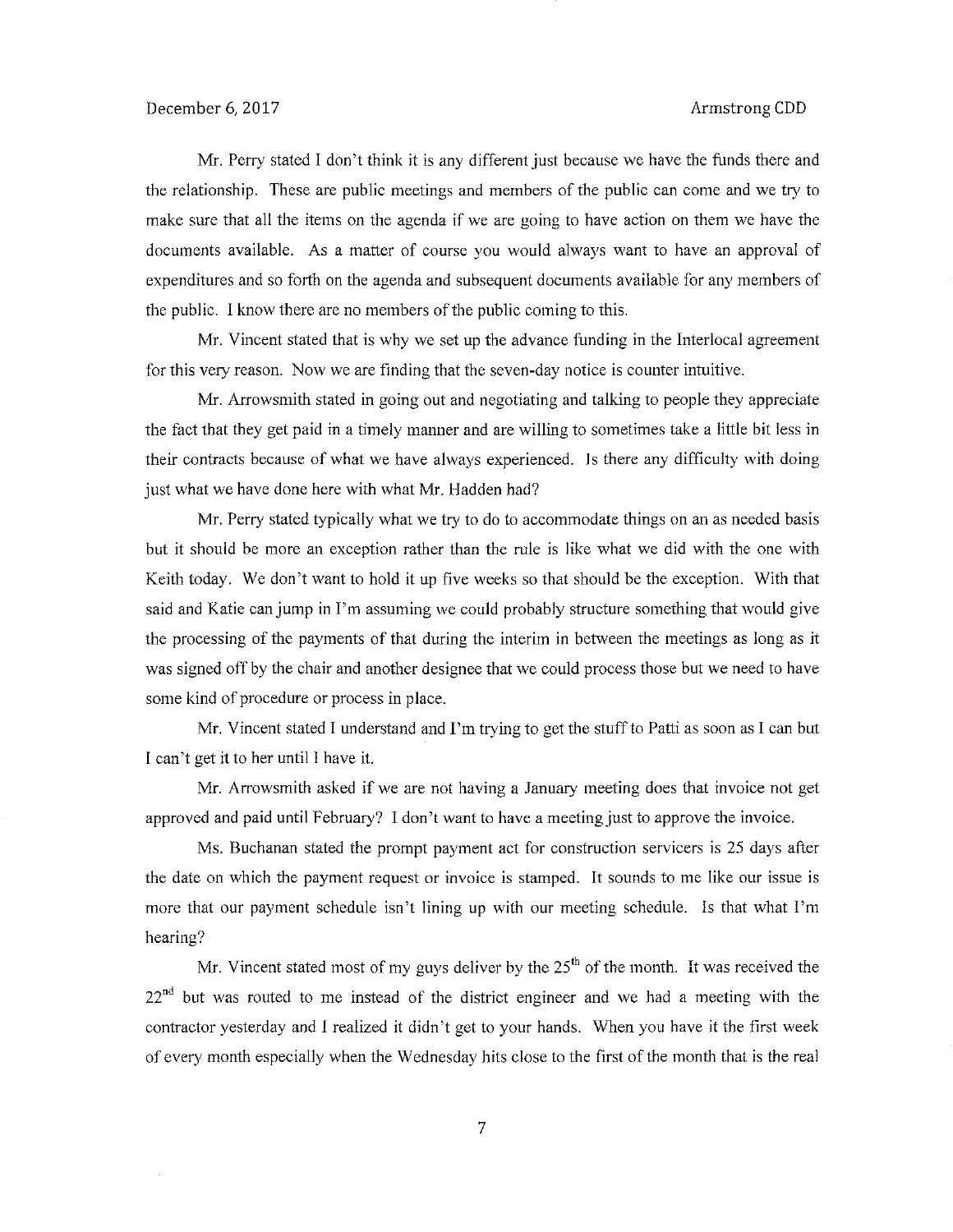problem. Saying it is going to be the  $25<sup>th</sup>$  and getting it by the  $25<sup>th</sup>$  is not exactly what happens. I gave Jim prior to the meeting two invoices that had come to me in the last couple of days so we don't have a January meeting and we didn't meet the seven days for this meeting they won't get paid until February.

Mr. Perry stated we did modify this funding request after the agendas were done. We are trying to make it work but it sounds like it is a schedule issue maybe the meeting date should be changed by a week later.

Mr. Vincent stated actually I don't want to do that.

Mr. Perry stated let me look at it again.

### **THIRTEENTH ORDER OF BUSINESS Supervisor's Requests and Audience Comments**

Mr. Taylor stated the developer of Greenpointe had submitted some accounting regarding some prepaid expenses to be reimbursed by the district now that we have closed on the bond and I would like the ability to reconcile that post the meeting today so that we can get that reimbursement into the developer's account and I need direction on how to do that.

Mr. Hadden stated Katie, Mike asked me about that before the meeting and I told him I had started working on that and dropped the ball. I know you and I had talked several weeks ago about there is some stuff that we can say that is public related versus lot related and that kind of thing and 1 will try to go back through and look at those a little quicker and get them wrapped up.

Ms. Buchanan stated I think Mike has the same ultimate problem that Dean did in that he can go through and prepare the requisition but ultimately the board can't authorize Keith to submit that requisition prior to having it approved without knowing the amount. What I think and I'm looking back at the initial email the initial review that I did, it looks like it is give or take \$100,000 based on my review we can approve a requisition in an amount not to exceed that with the understanding that if there is anything more than that it could be that we do a second requisition but he would get the bulk of it now or we could approve an amount like \$115,000. Otherwise I think we wait.

Mr. Taylor stated we did not have a meeting last month so this is one of those circumstances.

Ms. Buchanan stated the landowner did provide documentation of expenses incurred prior to the bond issuance that they want to have refunded through bond proceeds. To name the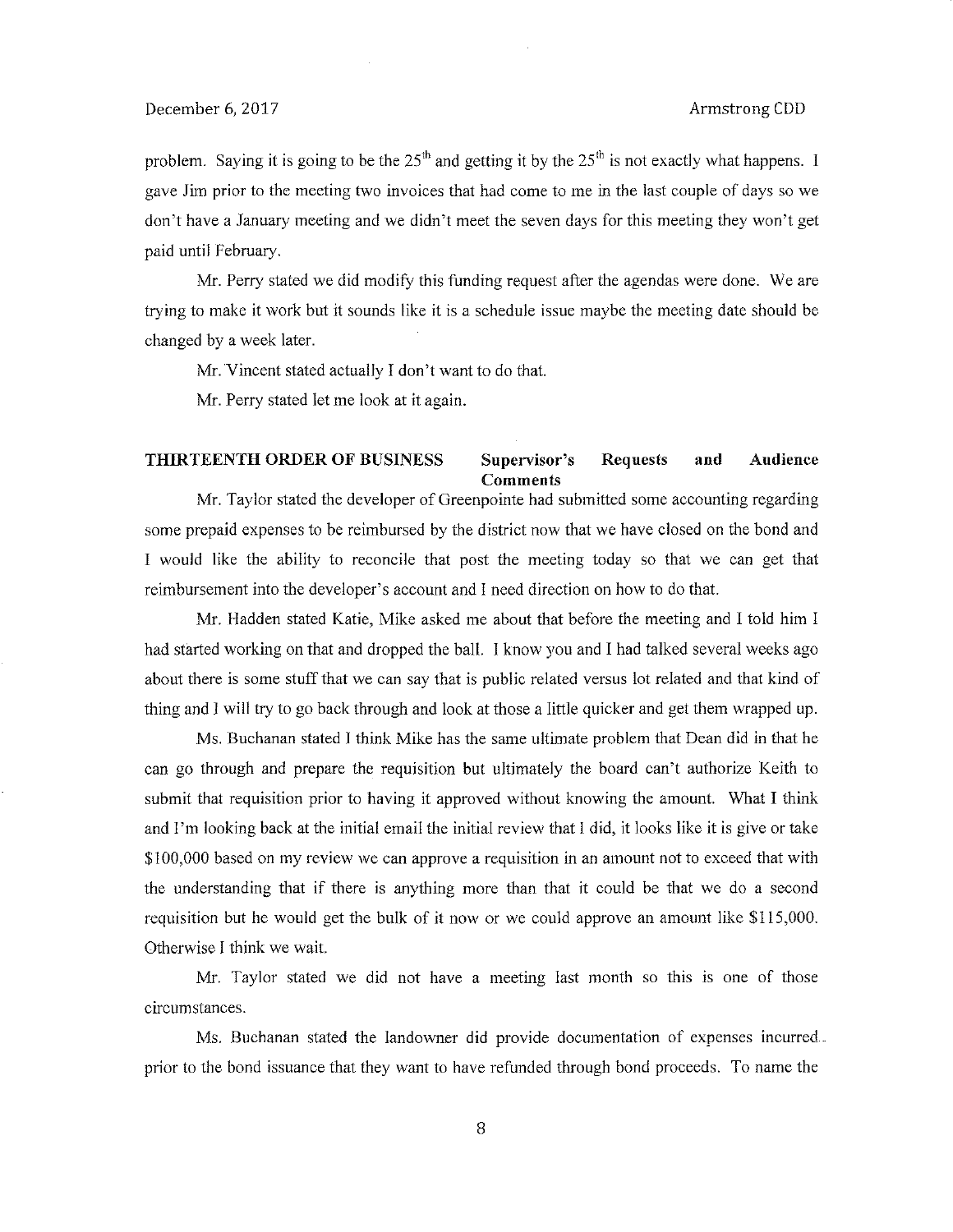items that Keith and I agree are eligible are likely Hadden Engineering invoices, Universal Engineering Services, Environmental Services and there may be some other miscellaneous but ultimately what will happen is Keith will go through and certify that these are in fact related to the project, funded and were appropriately expended and Keith will complete the requisition and submit that for reimbursement.

Mr. Arrowsmith stated I don't have any difficulty with them all being project related to what is under the bonds and approved for CDD expenses as long as we would have the ability that should there be anything in there that may not be project related that may be related to Tynes Boulevard or something else that there may be a reckoning if you will at some point down the road but I don't have any difficulty approving anything that is under the guidelines of what should be for the bonds.

Ms. Buchanan asked what would be the next requisition number?

Mr. Perry responded 18-03.

Ms. Buchanan stated the motion would be to authorize requisition 18-03 in an amount not to exceed \$100,000 for those project related expenses as confinned and certified to by the district engineer.

> On MOTION by Mr. Taylor seconded by Mr. Arrowsmith with all in favor the engineer was authorized to prepare requisition 18-03 for reimbursement of project related expenses as confirmed and certified by the district engineer payable to Greenpointe in an amount not to exceed \$100,000.

## **FOURTEENTH ORDER OF** BUSINESS **Financial Statements as of October** 31, **2017**

Mr. Perry stated next is the financial statements as of October 31, 2017 including the balance sheet, general fund, debt service fund, capital projects funds that are still available, long term debt analysis and listing of outstanding funding requests.

### **FIFTEENTH ORDER OF** BUSINESS **Consideration- of Funding Requests** Nos. **15**  & **16 (General Fund)**

Mr. Perry stated next is consideration of funding request no. 15 in the amount of  $$14,680.31$  and no. 16 in the amount of  $$12,054.75$  from the general fund.